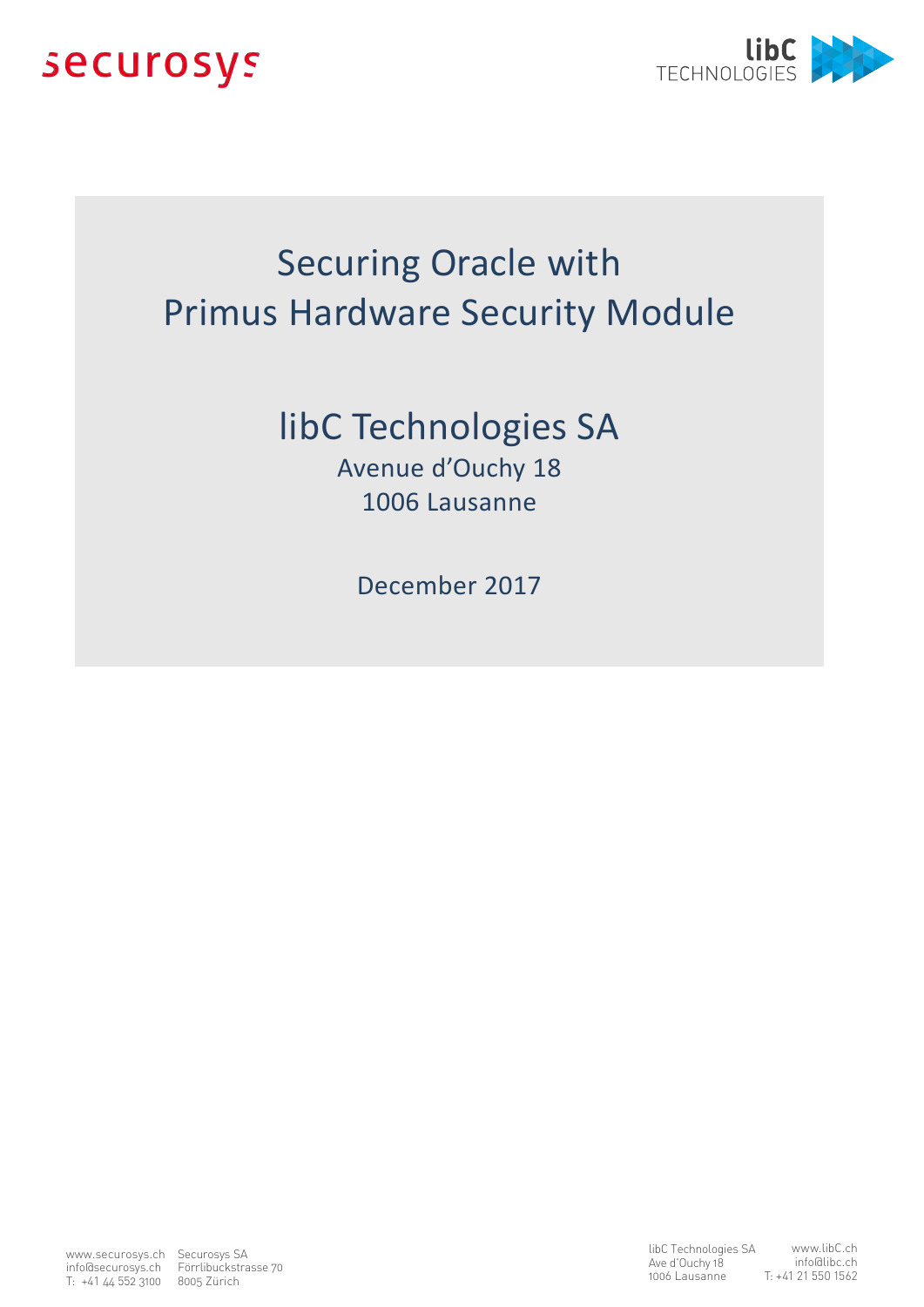



#### **Copyright © 2012-2018, libC Technologies SA. All rights reserved.**

The information contained in this document is subject to change without notice. If you find any problems in the documentation, please report them to us in writing. libC Technologies SA does not warrant that this document is error free.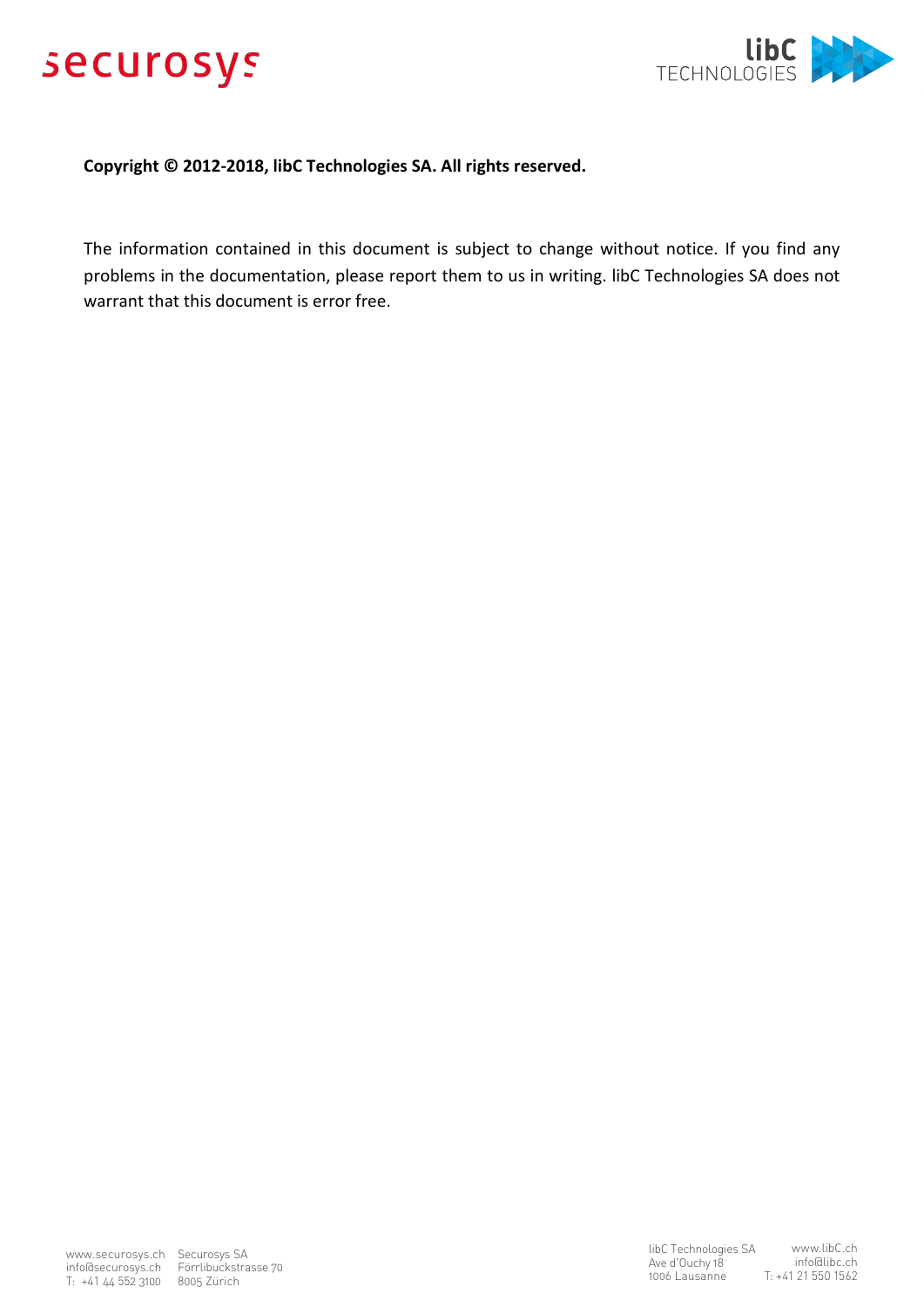# securosys



### **Securing Oracle with the Primus Hardware Security Module (HSM)**

With the help of the Securosys Primus HSM, a physical device to safeguard your digital cryptographic keys, and its supporting libraries implementing the standard APIs such as Microsoft's Cryptographic Service Provider (CNG), Java JCE and PKCS#11 we have the necessary means to implement integrity, confidentiality and availability for any existing or new Oracle based application environment. Oracle requires the PKCS#11 interface to integrate with an HSM.

To address physical storage, communication, operational and sys-admin related security issues integrating the Primus HSM in an Oracle environment, we will consider the following traditional application deployment illustrated here for our walk-through:

- Primus HSM cluster for safekeeping the encryption and authentication keys  $(1)$
- RDBMS with ciphered content at the file system level  $\left( \frac{1}{2} \right)$
- RDBMS listener requiring strong client authentication 3
- Application tier communicating using strong client authentication 4

1) The Primus HSM enables you to centralize  $\sqrt{2}$ the encryption and authentication keys, both when migrating or generating the Oracle key material.

The choice of the HSM architecture is adjustable to your environment as it permits a deployment in various forms: single or multi-tenant, on premises or in the cloud; single HSM or HSM cluster supporting transparent object replication, connection failover and backup.

The standard role-based management of the HSM and keys is delegated to the CSO team. HSMs and keys are managed remotely using the Decanus Remote Control Terminal using one or two factor authentication or directly at the HSM console.

You integrate the Primus PKCS#11 interface on each RDBMS server and configure the DB instances to encrypt and decrypt sensitive data using Transparent Data Encryption (TDE). This secures your data on the operating file system.

Using the standard Oracle RBAC mechanisms, you control R/W access to your encrypted storage (columns or table space). This operation does not affect the existing applications.

Oracle offloads the data cipher operations to the RDBMS monitor process. The processing performance of the shared or dedicated Oracle processes is not affected, nor is the availability of the applications and RDBMS.